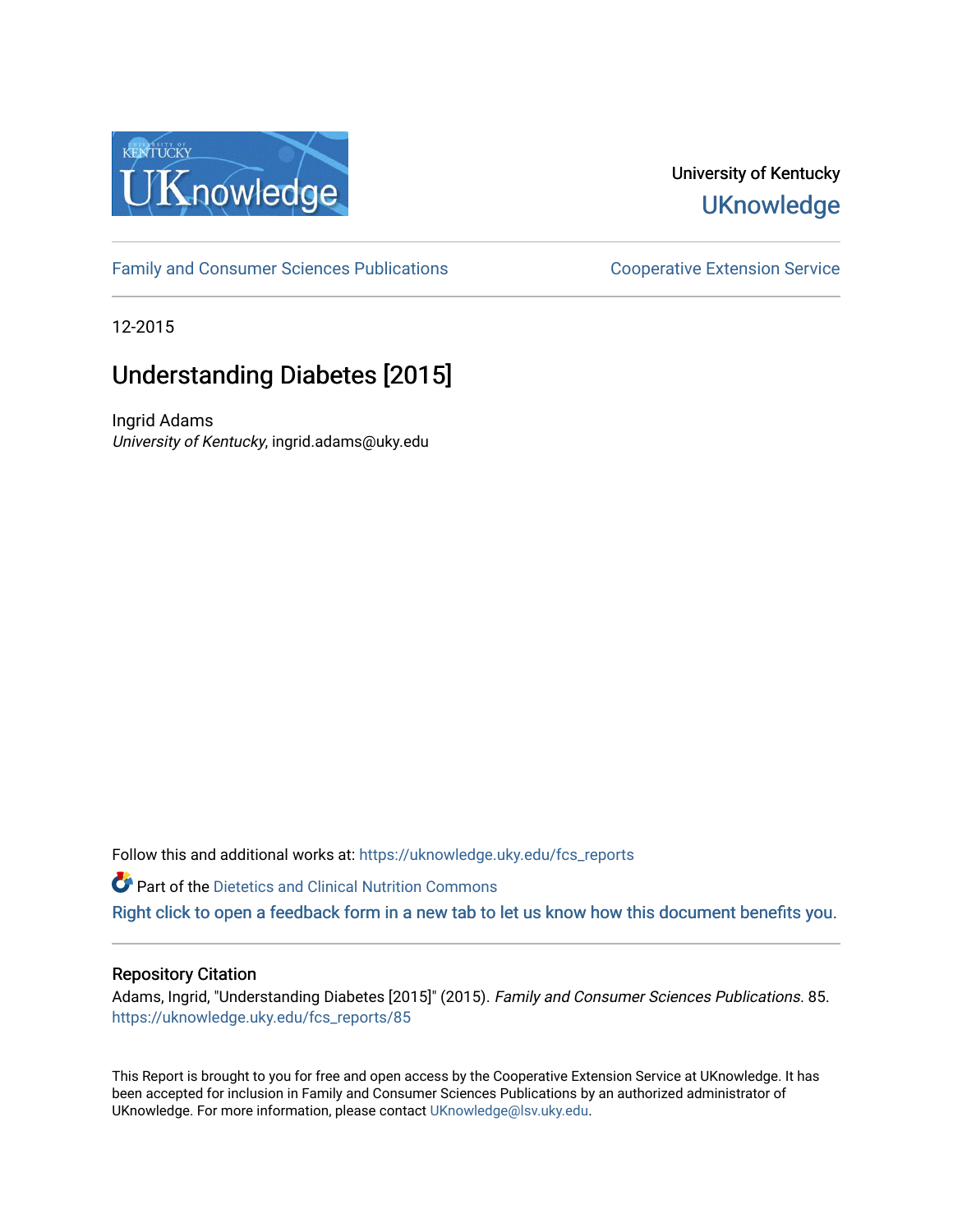FCS3-539



# **Understanding Diabetes**

*Ingrid Adams, Dietetics and Human Nutrition*

 $\begin{tabular}{|c|c|} \hline \textbf{labels} is a disease that affects 387 million people in the world, and this number is expected. \hline \end{tabular}$ to double in the next 20 years. Approximately 46.3 percent of this population is undiagnosed. A diagnosis of diabetes is not a death sentence, but to remain in good health you must learn all you can about the disease and how to manage it. You need to take ownership of your diabetes and keep blood glucose within a target range that is good for you. Your health care provider can work with you to help you get to your target blood glucose range.

## **What is Diabetes?**

Diabetes is a condition in which fasting blood glucose levels are greater than 126 mg/dl. Most of the food we eat is turned into glucose, which our bodies use for energy. The pancreas makes a hormone called insulin to help glucose get into the cells of the body. When you have diabetes, the body either doesn't make enough insulin or the cells can't effectively use the insulin that is made. When there is insufficient insulin, blood glucose levels become high. When glucose builds up in the blood over time instead of going to the cells, it can lead to diabetes complications.

## **Dangers**

Having high blood glucose over a period of time can damage large and small blood vessels and nerves in the body.

## **Damage to large blood vessels may lead to:**

- Poor circulation
- Heart attack
- Stroke

## **Damage to small blood vessels may lead to:**

- Eye disease
- Kidney disease

### **Damage to nerves may lead to:**

- Pain
- Loss of feeling in the hands, legs, and feet
- Weak muscles

## **Common symptoms of diabetes**

- Excessive urination
- Excessive thirst
- Excessive hunger
- Fatigue
- Blurred vision
- Tingling in hands and feet
- Itchy dry skin
- Sores and cuts that don't heal or heal very slowly
- Impotence in men
- Vaginal yeast infections in women

*A diagnosis of diabetes is not a death sentence, but to remain in good health you must learn all you can about the disease and how to manage it.*

## **Types of Diabetes**

## **Pre-Diabetes**

Pre-diabetes is a condition where the blood glucose levels are higher than normal but not high enough for the person to be diagnosed with diabetes. Individuals with pre-diabetes tend to develop diabetes within 10 years of diagnosis. Pre-diabetes increases the risk of diabetes and stroke. Modest weight loss of 5 percent to 7 percent of body weight and physical activity can prevent or delay pre-diabetes.